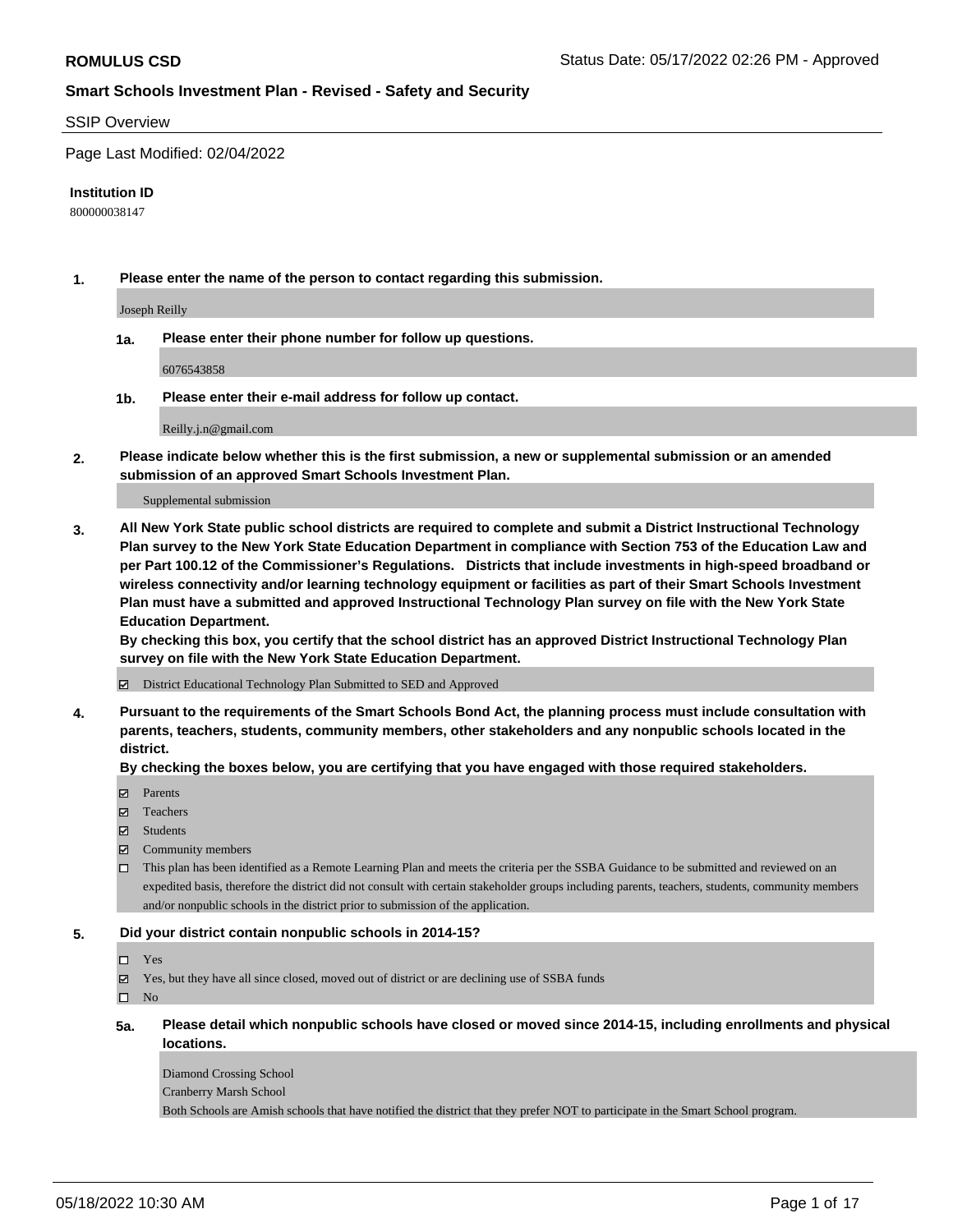#### SSIP Overview

Page Last Modified: 02/04/2022

#### **6. Certify that the following required steps have taken place by checking the boxes below:**

- The district developed and the school board approved a preliminary Smart Schools Investment Plan.
- $\boxtimes$  The preliminary plan was posted on the district website for at least 30 days. The district included an address to which any written comments on the plan should be sent.
- $\boxtimes$  The school board conducted a hearing that enabled stakeholders to respond to the preliminary plan. This hearing may have occured as part of a normal Board meeting, but adequate notice of the event must have been provided through local media and the district website for at least two weeks prior to the meeting.
- The district prepared a final plan for school board approval and such plan has been approved by the school board.
- $\boxtimes$  The final proposed plan that has been submitted has been posted on the district's website.
- This Plan has been identified as a Remote Learning Plan and meets the criteria per the SSBA Guidance to be submitted and reviewed on an expedited basis, therefore this plan has not met certain stakeholder engagement requirements including, consulting with nonpublic schools in advance of plan submission, having the school board conduct a hearing on the plan and/or posting the plan to the district website for a minimum of 30 days. This district will post the Remote Learning Plan to the district's website upon submission of the application.
- **6a. Please upload the proposed Smart Schools Investment Plan (SSIP) that was posted on the district's website, along with any supporting materials. Note that this should be different than your recently submitted Educational Technology Survey. The Final SSIP, as approved by the School Board, should also be posted on the website and remain there during the course of the projects contained therein.**

Smart Schools Initiative Romulus Presentation 1.pdf

**6b. Enter the webpage address where the final Smart Schools Investment Plan is posted. The Plan should remain posted for the life of the included projects.**

http://romuluscsd.org/news/what\_s\_new/smart\_school\_initiative\_bond

**7. Please enter an estimate of the total number of students and staff that will benefit from this Smart Schools Investment Plan based on the cumulative projects submitted to date.**

540

**8. An LEA/School District may partner with one or more other LEA/School Districts to form a consortium to pool Smart Schools Bond Act funds for a project that meets all other Smart School Bond Act requirements. Each school district participating in the consortium will need to file an approved Smart Schools Investment Plan for the project and submit a signed Memorandum of Understanding that sets forth the details of the consortium including the roles of each respective district.**

 $\Box$  The district plans to participate in a consortium to partner with other school district(s) to implement a Smart Schools project.

**9. Please enter the name and 6-digit SED Code for each LEA/School District participating in the Consortium.**

| <b>Partner LEA/District</b> | <b>ISED BEDS Code</b> |
|-----------------------------|-----------------------|
| (No Response)               | (No Response)         |

#### **10. Please upload a signed Memorandum of Understanding with all of the participating Consortium partners.**

(No Response)

#### **11. Your district's Smart Schools Bond Act Allocation is:**

\$484,398

#### **12. Final 2014-15 BEDS Enrollment to calculate Nonpublic Sharing Requirement**

|            | Public Enrollment | Nonpublic Enrollment | <b>Total Enrollment</b> | Nonpublic Percentage |
|------------|-------------------|----------------------|-------------------------|----------------------|
| Enrollment | 379               |                      | 420.00                  | 9.76                 |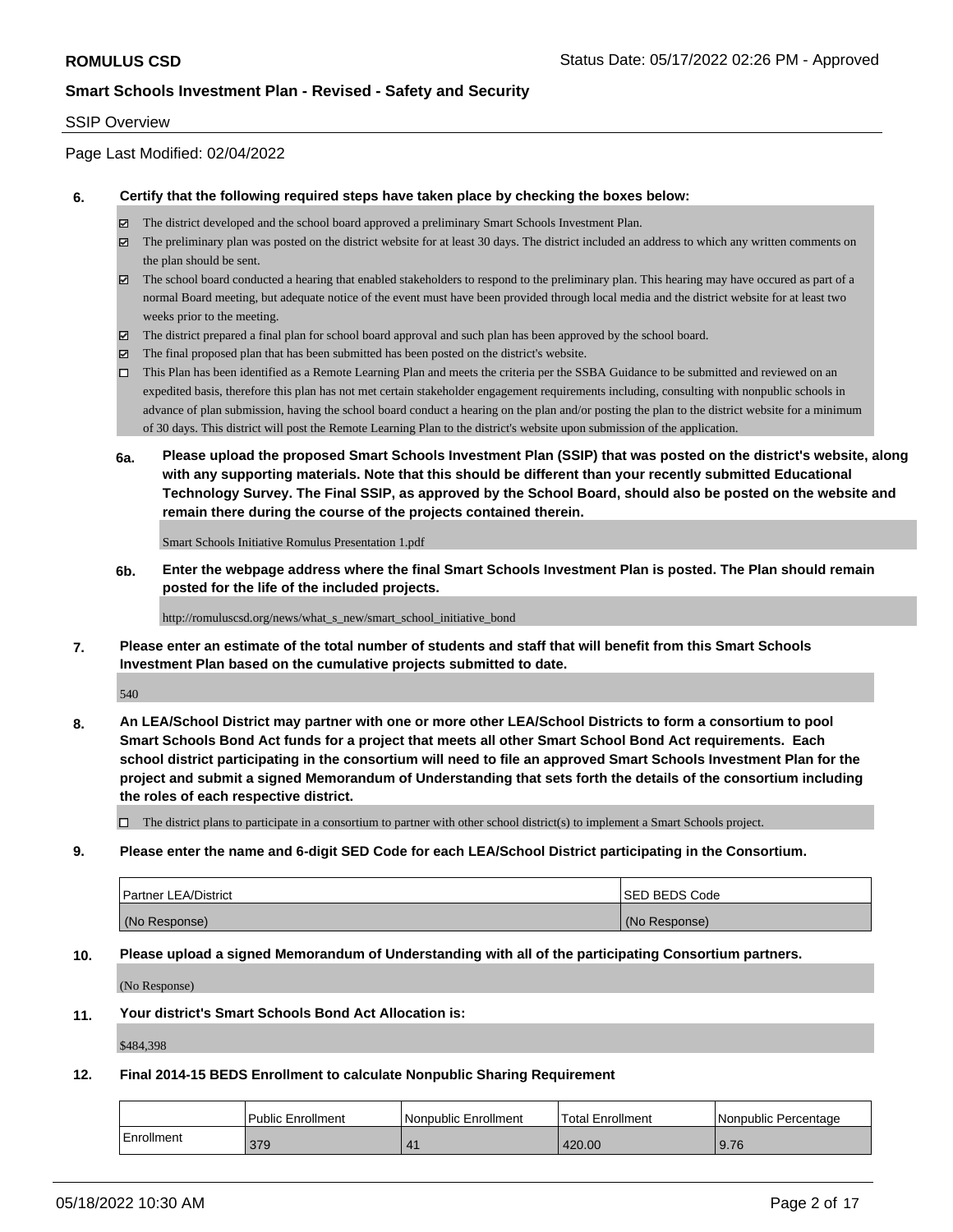### SSIP Overview

Page Last Modified: 02/04/2022

**13. This table compares each category budget total, as entered in that category's page, to the total expenditures listed in the category's expenditure table. Any discrepancies between the two must be resolved before submission.**

|                                            | Sub-Allocations | <b>Expenditure Totals</b> | Difference |
|--------------------------------------------|-----------------|---------------------------|------------|
| <b>School Connectivity</b>                 | 27.587.00       | 27,587.00                 | 0.00       |
| Connectivity Projects for<br>Communities   | 0.00            | 0.00                      | 0.00       |
| Classroom Technology                       | 0.00            | 0.00                      | 0.00       |
| Pre-Kindergarten Classrooms                | 0.00            | 0.00                      | 0.00       |
| Replace Transportable<br><b>Classrooms</b> | 0.00            | 0.00                      | 0.00       |
| <b>High-Tech Security Features</b>         | 261,057.00      | 261,057.00                | 0.00       |
| Nonpublic Loan                             | 0.00            | 0.00                      | 0.00       |
| Totals:                                    | 288.644         | 288.644                   | 0          |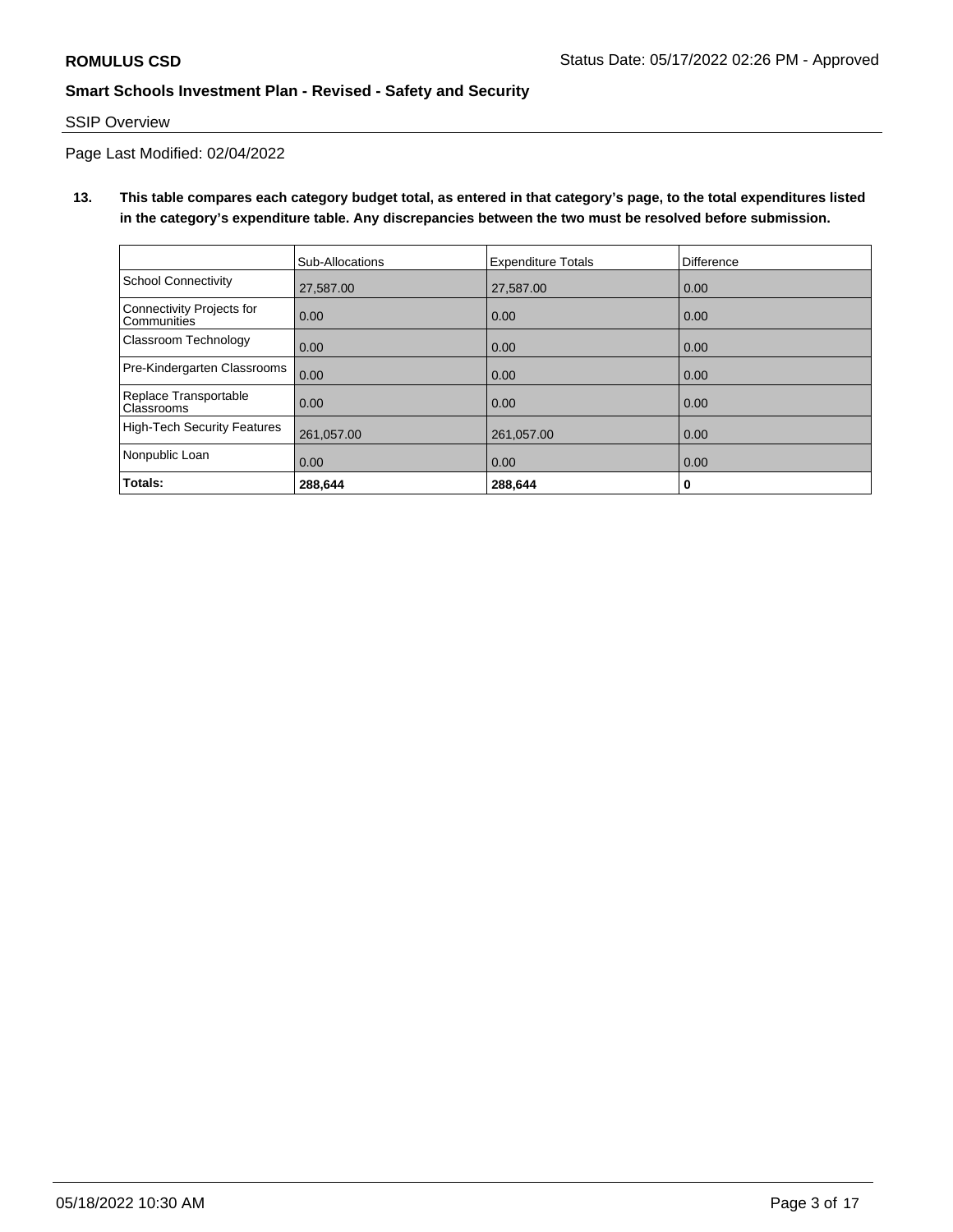#### School Connectivity

Page Last Modified: 01/25/2022

- **1. In order for students and faculty to receive the maximum benefit from the technology made available under the Smart Schools Bond Act, their school buildings must possess sufficient connectivity infrastructure to ensure that devices can be used during the school day. Smart Schools Investment Plans must demonstrate that:**
	- **• sufficient infrastructure that meets the Federal Communications Commission's 100 Mbps per 1,000 students standard currently exists in the buildings where new devices will be deployed, or**
	- **• is a planned use of a portion of Smart Schools Bond Act funds, or**
	- **• is under development through another funding source.**

**Smart Schools Bond Act funds used for technology infrastructure or classroom technology investments must increase the number of school buildings that meet or exceed the minimum speed standard of 100 Mbps per 1,000 students and staff within 12 months. This standard may be met on either a contracted 24/7 firm service or a "burstable" capability. If the standard is met under the burstable criteria, it must be:**

**1. Specifically codified in a service contract with a provider, and**

**2. Guaranteed to be available to all students and devices as needed, particularly during periods of high demand, such as computer-based testing (CBT) periods.**

**Please describe how your district already meets or is planning to meet this standard within 12 months of plan submission.**

Romulus Central School subscribes to broadband services through Wayne Finger Lakes BOCES and currently exceeds this standard.

- **1a. If a district believes that it will be impossible to meet this standard within 12 months, it may apply for a waiver of this requirement, as described on the Smart Schools website. The waiver must be filed and approved by SED prior to submitting this survey.**
	- By checking this box, you are certifying that the school district has an approved waiver of this requirement on file with the New York State Education Department.
- **2. Connectivity Speed Calculator (Required). If the district currently meets the required speed, enter "Currently Met" in the last box: Expected Date When Required Speed Will be Met.**

|                  | INumber of      | Required Speed | Current Speed in Expected Speed | to be Attained                      | <b>Expected Date</b> |
|------------------|-----------------|----------------|---------------------------------|-------------------------------------|----------------------|
|                  | <b>Students</b> | in Mbps        | Mbps                            | Within 12 Months 1Speed Will be Met | When Required        |
| Calculated Speed | 340             | 34.00          | 1000                            | 1000                                | <b>Currently Met</b> |

**3. Describe how you intend to use Smart Schools Bond Act funds for high-speed broadband and/or wireless connectivity projects in school buildings.**

The district proposes to continue to support and upgrade the network infrastructure to support student learning. This includes upgrading the wireless access points to the high volume and high reliability. Additionally, the district proposes to upgrade the switches to high speed POE capacity.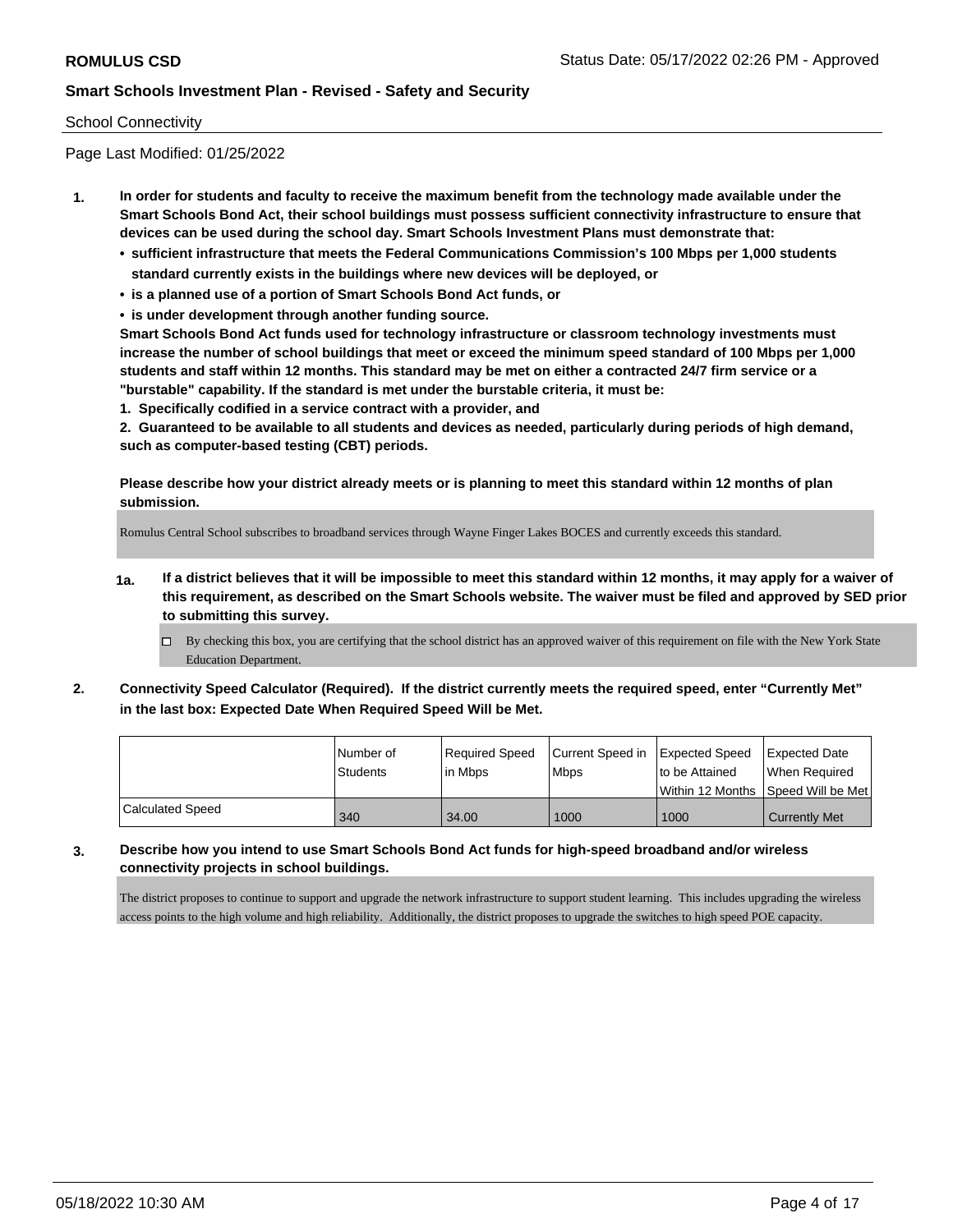#### School Connectivity

Page Last Modified: 01/25/2022

**4. Describe the linkage between the district's District Instructional Technology Plan and how the proposed projects will improve teaching and learning. (There should be a link between your response to this question and your responses to Question 1 in Section IV - NYSED Initiatives Alignment: "Explain how the district use of instructional technology will serve as a part of a comprehensive and sustained effort to support rigorous academic standards attainment and performance improvement for students."** 

### **Your answer should also align with your answers to the questions in Section II - Strategic Technology Planning and the associated Action Steps in Section III - Action Plan.)**

The availability over the last 3 years of digital content aligned to the NYS CCLS based standards allows us to realize our philosophy of engaging students with content/skills using technology. In the past, we utilized adaptive digital diagnostics in Reading & Math to produce student progress profiles and predictions of performance on NYS assessments. Now that the NYS standards have been revised and appear stable in ELA and Math, digital content programs are available to match these. The latest programs (for example iReady) contain NYS standards based diagnostics and instructional modules. Every student having an internet based device which delivers an appropriate level of digital content completes the plan for a comprehensive and sustained effort to support figorous standards attainment and improve student performance. The technology can augment the classroom teacher by identifying particular pieces of the standards where students need more work. Each student having their own device allows their needs to be targeted while other students work on items appropriate to their levels and needs. The district plans to utilize Federal Erate funds to replenishing devices and license renewals as needed for this model to go forward. With the Smart School funds remaining, the district will pay the non-erate shares of the project.

Covid-19 has identified a weak spot in the district's wifi network. During the shutdown, there were rural students who had no access to broadband services. Other districts offered students the option of parking cars in the parking lots and using the district's wifi to access instructional materials and continue remote learning. Romulus Central would like to expand their capacity to support students in the event that they experience another shut down.

**5. If the district wishes to have students and staff access the Internet from wireless devices within the school building, or in close proximity to it, it must first ensure that it has a robust Wi-Fi network in place that has sufficient bandwidth to meet user demand.**

#### **Please describe how you have quantified this demand and how you plan to meet this demand.**

Romulus Central uses a team to plan the design and structure of their network. This team uses the system planning team from Wayne-Finger Lakes BOCES, the district tech staff, and network planning specialists for King and King architects. By comparing the network capacity with the instructional requirements of the learning spaces the district can make the most beneficial design upgrades to the system.

**6. Smart Schools plans with any expenditures in the School Connectivity category require a project number from the Office of Facilities Planning. Districts must submit an SSBA LOI and receive project numbers prior to submitting the SSIP. As indicated on the LOI, some projects may be eligible for a streamlined review and will not require a building permit.**

**Please indicate on a separate row each project number given to you by the Office of Facilities Planning.**

| <b>Project Number</b> |  |
|-----------------------|--|
| 56-06-03-04-0-002-BA2 |  |

**7. Certain high-tech security and connectivity infrastructure projects may be eligible for an expedited review process as determined by the Office of Facilities Planning.**

#### **Was your project deemed eligible for streamlined review?**

Yes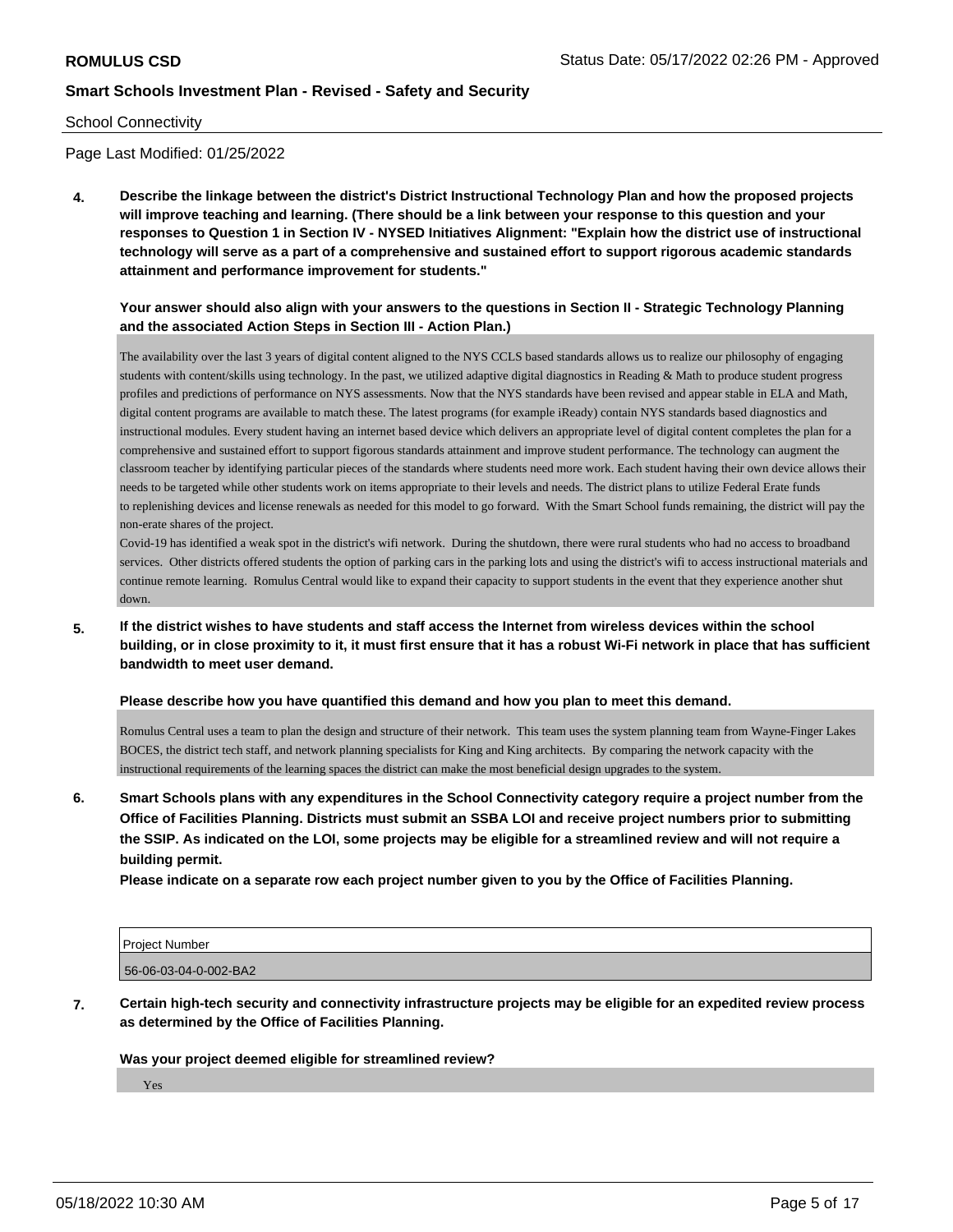School Connectivity

Page Last Modified: 01/25/2022

**7a. Districts that choose the Streamlined Review Process will be required to certify that they have reviewed all installations with their licensed architect or engineer of record and provide that person's name and license number. The licensed professional must review the products and proposed method of installation prior to implementation and review the work during and after completion in order to affirm that the work was codecompliant, if requested.**

I certify that I have reviewed all installations with a licensed architect or engineer of record.

**8. Include the name and license number of the architect or engineer of record.**

| Name         | License Number |
|--------------|----------------|
| Joe Kosierok | 319931         |

**9. Public Expenditures – Loanable (Counts toward the nonpublic loan calculation)**

| Select the allowable expenditure type.<br>Repeat to add another item under each type. | <b>PUBLIC</b> Items to be<br>Purchased | Quantity           | <b>Cost Per Item</b> | <b>Total Cost</b> |
|---------------------------------------------------------------------------------------|----------------------------------------|--------------------|----------------------|-------------------|
| (No Response)                                                                         | (No Response)                          | l (No<br>Response) | (No<br>Response)     | 0.00              |
|                                                                                       |                                        | 1 O                | 0.00                 |                   |

### **10. Public Expenditures – Non-Loanable (Does not count toward nonpublic loan calculation)**

| Select the allowable expenditure<br>type.<br>Repeat to add another item under<br>each type. | <b>PUBLIC</b> Items to be purchased                                                                                                         | Quantity       | Cost per Item | <b>Total Cost</b> |
|---------------------------------------------------------------------------------------------|---------------------------------------------------------------------------------------------------------------------------------------------|----------------|---------------|-------------------|
| <b>Connections/Components</b>                                                               | Comnet: SFP, MULTIMODE, 850NM,<br>2 FIBERS, LC, 1000MBPS, 300M<br><b>USING 62.5/125MM FIBER.</b>                                            | $\overline{2}$ | 118.00        | 236.00            |
| <b>Connections/Components</b>                                                               | Comnet: 1000fx, 1310nm, 10km, LC, 2 3<br>Fiber, MSA Compliant, Cisco<br>Compatible, Supports DDI                                            |                | 188.00        | 564.00            |
| <b>Connections/Components</b>                                                               | <b>Corning: Closet Connector Housing</b><br>CCH Panel, LC Adapters, Duplex,<br>UPC, 6 F, Singlemode, OS2                                    | 3              | 57.00         | 171.00            |
| Network/Access Costs                                                                        | Comnet: Hardened 11 Port - 2 x<br>100/1000/2500FX + 1 x 100/1000FX<br>SFP Ports and 8 x 10/100/1000TX<br>Ports Managed Switch, with 30W PoE | 3              | 1.923.00      | 5,769.00          |
| <b>Network/Access Costs</b>                                                                 | Comnet: 48Vdc 480W 10A DIN Rail<br>High Temp Power Supply for PoE<br>Applications, Screw Terminals                                          | 3              | 573.00        | 1,719.00          |
| Network/Access Costs                                                                        | Cisco: Meraki MR76 Wi-Fi 6 Outdoor<br>AP                                                                                                    | 3              | 1.041.00      | 3,123.00          |
| Network/Access Costs                                                                        | Cisco: Meraki Dual-Band Omni<br>Antennas (2-pack)                                                                                           | 6              | 134.00        | 804.00            |
| <b>Connections/Components</b>                                                               | Tripp Lite: Cat6 Gb Snagless Molded                                                                                                         | 27             | 6.00          | 162.00            |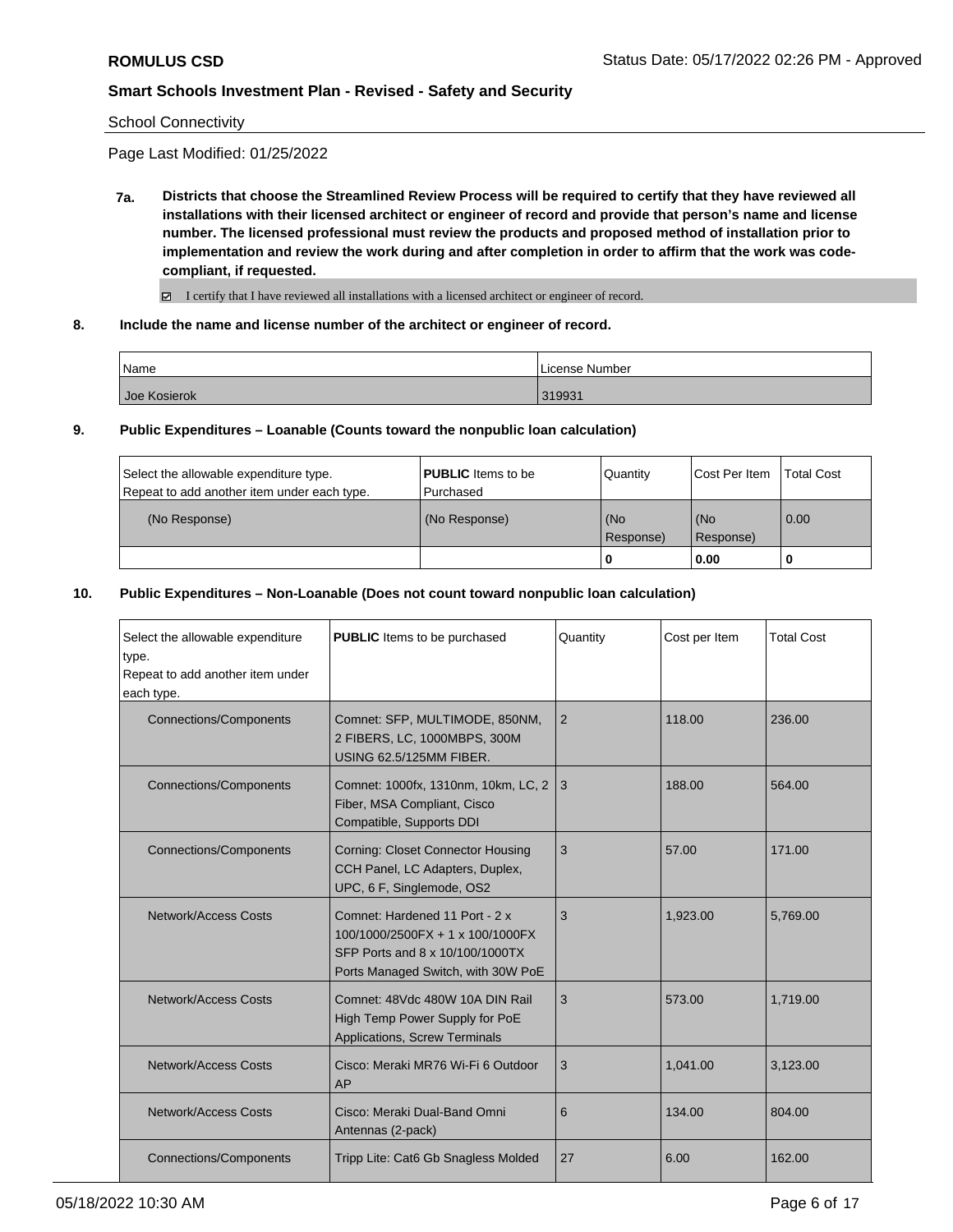### School Connectivity

### Page Last Modified: 01/25/2022

| Select the allowable expenditure<br>type. | <b>PUBLIC</b> Items to be purchased                                                               | Quantity       | Cost per Item | <b>Total Cost</b> |
|-------------------------------------------|---------------------------------------------------------------------------------------------------|----------------|---------------|-------------------|
| Repeat to add another item under          |                                                                                                   |                |               |                   |
| each type.                                |                                                                                                   |                |               |                   |
|                                           | UTP Patch Cable, Orange                                                                           |                |               |                   |
| Network/Access Costs                      | Cisco: Meraki MR Enterprise License,<br>5YR                                                       | 3              | 303.00        | 909.00            |
| Network/Access Costs                      | HPE 5130 48G PoE+ 4SFP+ 1-slot HL<br>Switch                                                       | $\overline{4}$ | 2,985.00      | 11.940.00         |
| Network/Access Costs                      | Cisco - C9117AXI-EWC-B - Cisco<br>Catalyst 9117 802.11ax 5 Gbit/s<br><b>Wireless Access Point</b> | $\overline{2}$ | 1,095.00      | 2,190.00          |
|                                           |                                                                                                   | 59             | 8,423.00      | 27,587            |

### **11. Final 2014-15 BEDS Enrollment to calculate Nonpublic Sharing Requirement (no changes allowed.)**

|            | <b>Public Enrollment</b> | l Nonpublic Enrollment | <b>Total Enrollment</b> | l Nonpublic Percentage |
|------------|--------------------------|------------------------|-------------------------|------------------------|
| Enrollment | 379                      |                        | 420.00                  | 9.76                   |

### **12. Total Public Budget - Loanable (Counts toward the nonpublic loan calculation)**

|                                               | Public Allocations | <b>Estimated Nonpublic Loan</b><br>Amount | Estimated Total Sub-Allocations |
|-----------------------------------------------|--------------------|-------------------------------------------|---------------------------------|
| Network/Access Costs                          | 0.00               | 0.00                                      | 0.00                            |
| School Internal Connections and<br>Components | 0.00               | 0.00                                      | 0.00                            |
| Other                                         | 0.00               | 0.00                                      | 0.00                            |
| Totals:                                       | 0.00               | 0                                         |                                 |

### **13. Total Public Budget – Non-Loanable (Does not count toward the nonpublic loan calculation)**

|                                                   | Sub-       |
|---------------------------------------------------|------------|
|                                                   | Allocation |
| Network/Access Costs                              | 26,454.00  |
| <b>Outside Plant Costs</b>                        | 0.00       |
| <b>School Internal Connections and Components</b> | 1,133.00   |
| <b>Professional Services</b>                      | 0.00       |
| Testing                                           | 0.00       |
| <b>Other Upfront Costs</b>                        | 0.00       |
| <b>Other Costs</b>                                | 0.00       |
| Totals:                                           | 27,587.00  |

#### **14. School Connectivity Totals**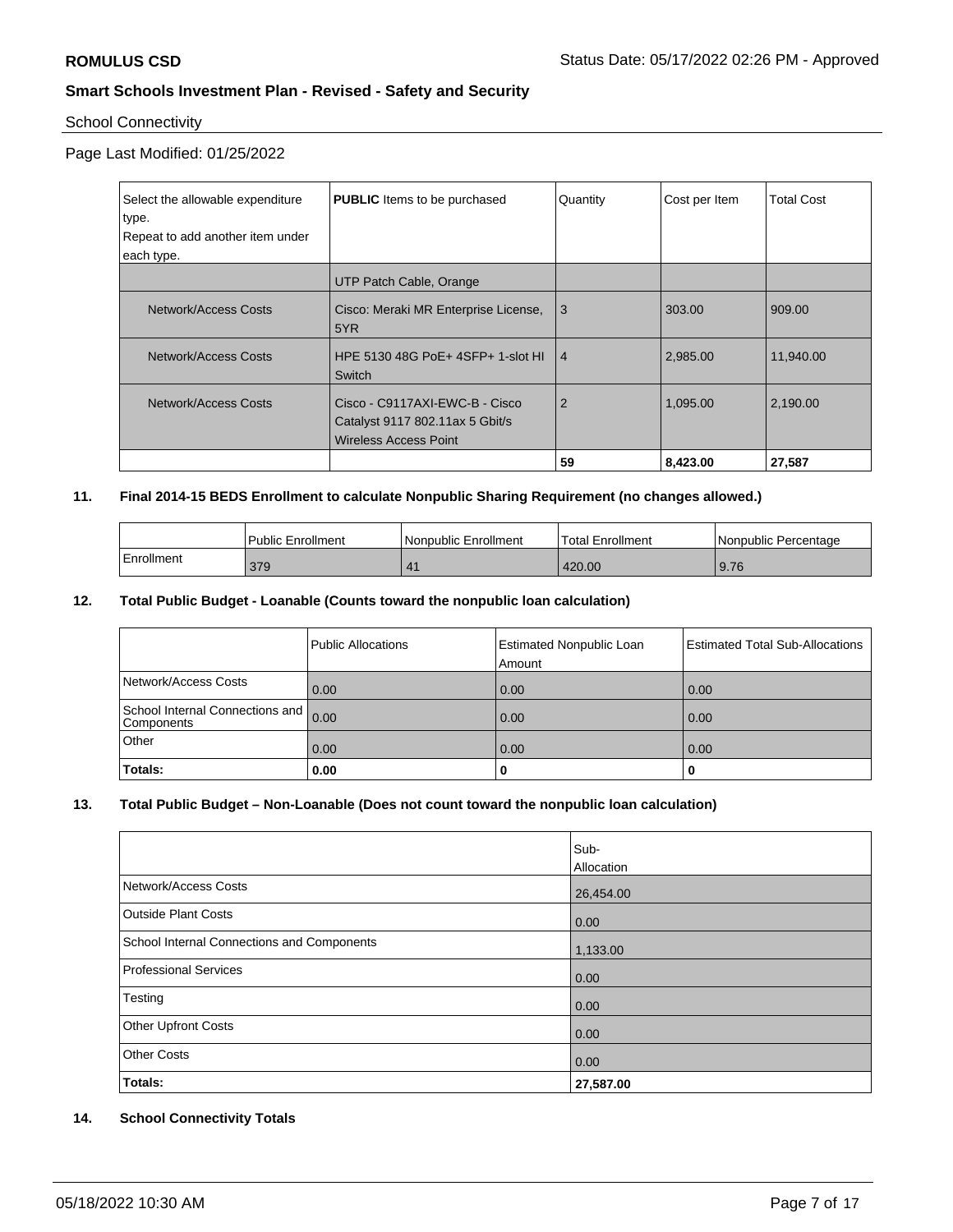School Connectivity

Page Last Modified: 01/25/2022

|                          | Total Sub-Allocations |
|--------------------------|-----------------------|
| Total Loanable Items     | 0.00                  |
| Total Non-Ioanable Items | 27,587.00             |
| Totals:                  | 27,587                |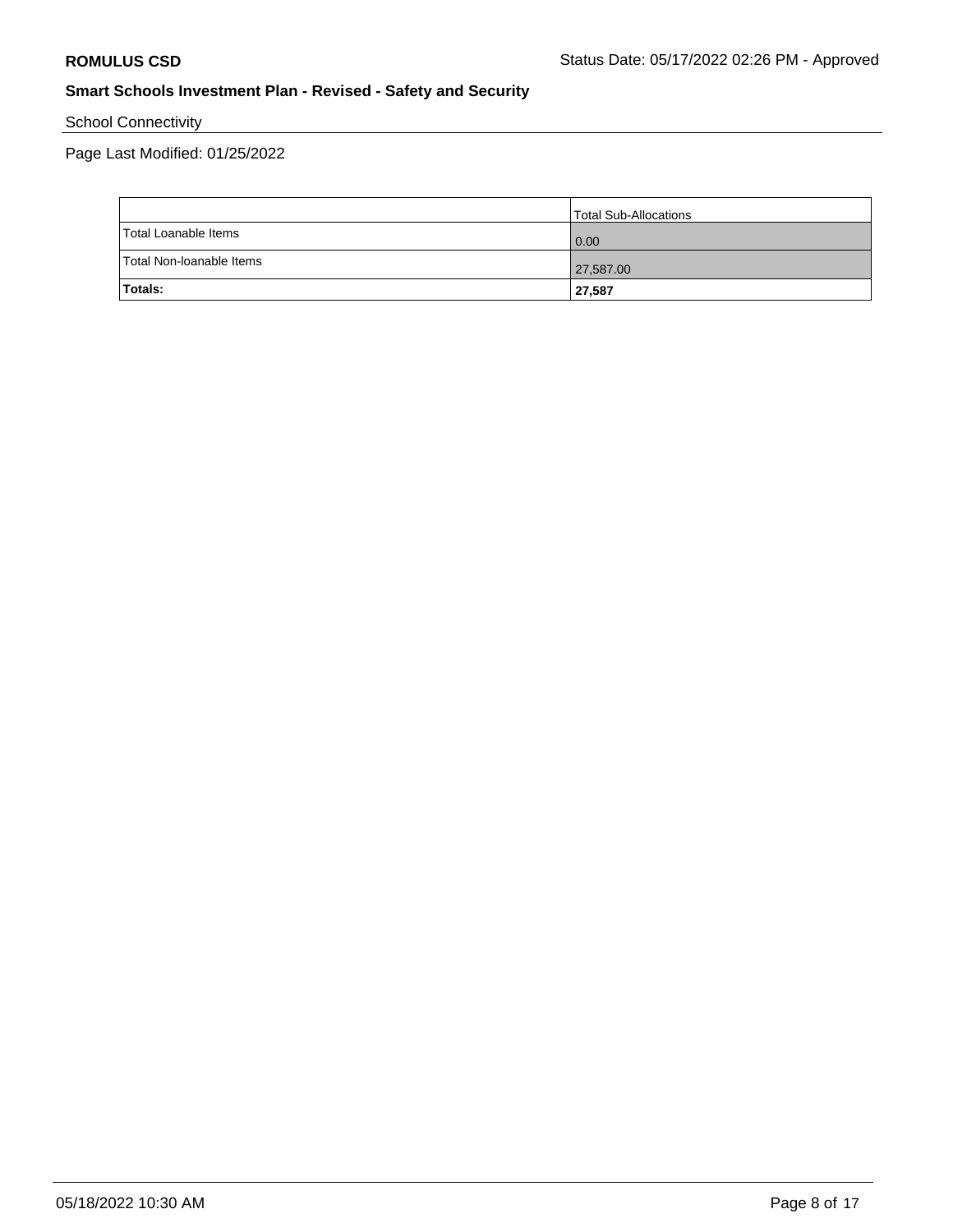Community Connectivity (Broadband and Wireless)

Page Last Modified: 10/26/2021

**1. Describe how you intend to use Smart Schools Bond Act funds for high-speed broadband and/or wireless connectivity projects in the community.**

(No Response)

**2. Please describe how the proposed project(s) will promote student achievement and increase student and/or staff access to the Internet in a manner that enhances student learning and/or instruction outside of the school day and/or school building.**

(No Response)

**3. Community connectivity projects must comply with all the necessary local building codes and regulations (building and related permits are not required prior to plan submission).**

 $\Box$  I certify that we will comply with all the necessary local building codes and regulations.

**4. Please describe the physical location of the proposed investment.**

(No Response)

**5. Please provide the initial list of partners participating in the Community Connectivity Broadband Project, along with their Federal Tax Identification (Employer Identification) number.**

| <b>Project Partners</b> | Federal ID#   |
|-------------------------|---------------|
| (No Response)           | (No Response) |

**6. Please detail the type, quantity, per unit cost and total cost of the eligible items under each sub-category.**

| Select the allowable expenditure          | Item to be purchased | Quantity      | Cost per Item | <b>Total Cost</b> |
|-------------------------------------------|----------------------|---------------|---------------|-------------------|
| type.<br>Repeat to add another item under |                      |               |               |                   |
| each type.                                |                      |               |               |                   |
| (No Response)                             | (No Response)        | (No Response) | (No Response) | 0.00              |
|                                           |                      | 0             | 0.00          |                   |

**7. If you are submitting an allocation for Community Connectivity, complete this table.**

**Note that the calculated Total at the bottom of the table must equal the Total allocation for this category that you entered in the SSIP Overview overall budget.**

|                              | Sub-Allocation |
|------------------------------|----------------|
| Network/Access Costs         | (No Response)  |
| <b>Outside Plant Costs</b>   | (No Response)  |
| Tower Costs                  | (No Response)  |
| Customer Premises Equipment  | (No Response)  |
| <b>Professional Services</b> | (No Response)  |
| Testing                      | (No Response)  |
| <b>Other Upfront Costs</b>   | (No Response)  |
| <b>Other Costs</b>           | (No Response)  |
| Totals:                      | 0.00           |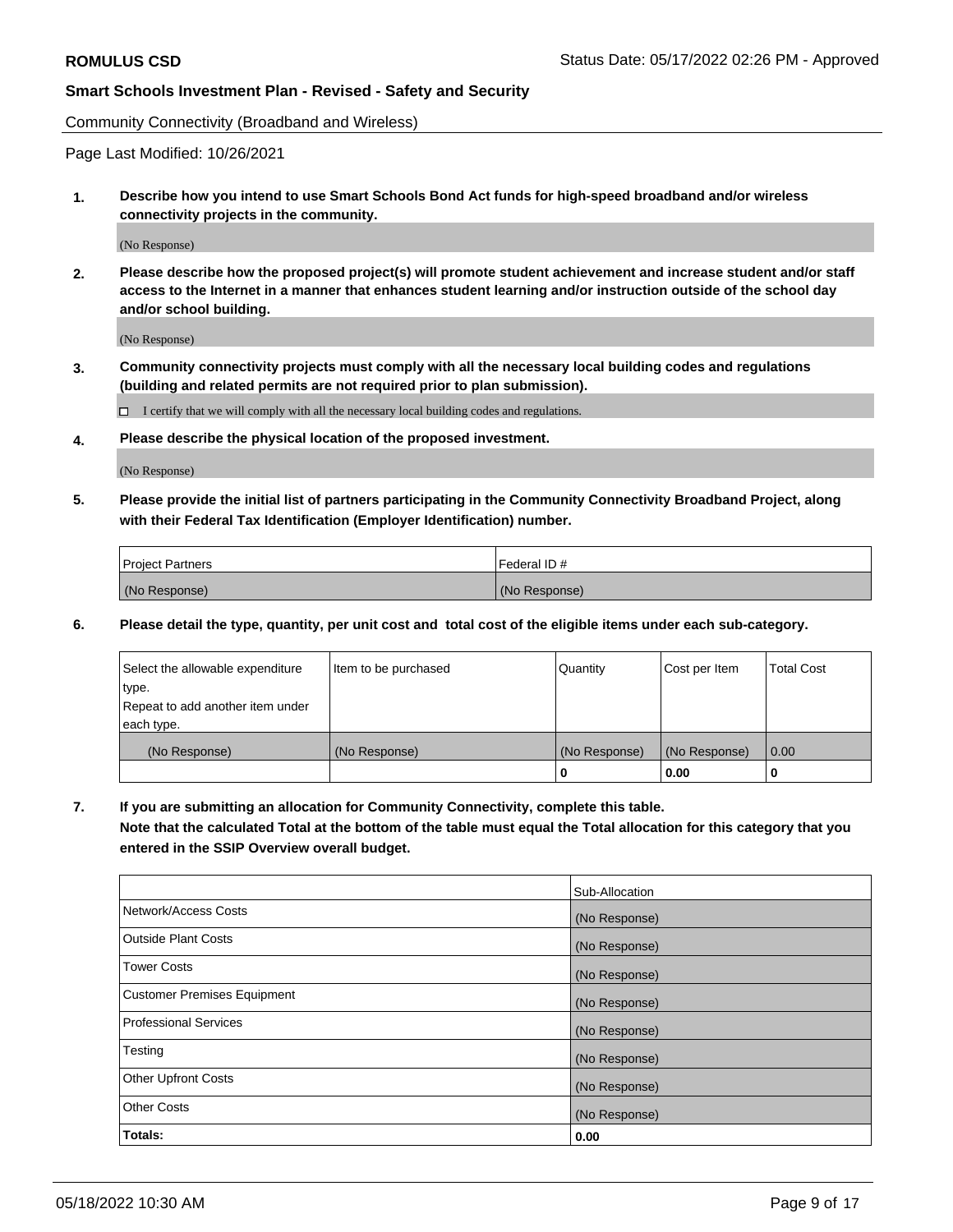### Classroom Learning Technology

Page Last Modified: 10/26/2021

**1. In order for students and faculty to receive the maximum benefit from the technology made available under the Smart Schools Bond Act, their school buildings must possess sufficient connectivity infrastructure to ensure that devices can be used during the school day. Smart Schools Investment Plans must demonstrate that sufficient infrastructure that meets the Federal Communications Commission's 100 Mbps per 1,000 students standard currently exists in the buildings where new devices will be deployed, or is a planned use of a portion of Smart Schools Bond Act funds, or is under development through another funding source.**

**Smart Schools Bond Act funds used for technology infrastructure or classroom technology investments must increase the number of school buildings that meet or exceed the minimum speed standard of 100 Mbps per 1,000 students and staff within 12 months. This standard may be met on either a contracted 24/7 firm service or a "burstable" capability. If the standard is met under the burstable criteria, it must be:**

**1. Specifically codified in a service contract with a provider, and**

**2. Guaranteed to be available to all students and devices as needed, particularly during periods of high demand, such as computer-based testing (CBT) periods.**

**Please describe how your district already meets or is planning to meet this standard within 12 months of plan submission.**

(No Response)

- **1a. If a district believes that it will be impossible to meet this standard within 12 months, it may apply for a waiver of this requirement, as described on the Smart Schools website. The waiver must be filed and approved by SED prior to submitting this survey.**
	- By checking this box, you are certifying that the school district has an approved waiver of this requirement on file with the New York State Education Department.
- **2. Connectivity Speed Calculator (Required). If the district currently meets the required speed, enter "Currently Met" in the last box: Expected Date When Required Speed Will be Met.**

|                  | Number of     | Required Speed | Current Speed in | Expected Speed | Expected Date                           |
|------------------|---------------|----------------|------------------|----------------|-----------------------------------------|
|                  | Students      | lin Mbps       | <b>Mbps</b>      | to be Attained | When Required                           |
|                  |               |                |                  |                | l Within 12 Months ISpeed Will be Met l |
| Calculated Speed | (No Response) | 0.00           | (No Response)    | (No Response)  | (No Response)                           |

**3. If the district wishes to have students and staff access the Internet from wireless devices within the school building, or in close proximity to it, it must first ensure that it has a robust Wi-Fi network in place that has sufficient bandwidth to meet user demand.**

**Please describe how you have quantified this demand and how you plan to meet this demand.**

(No Response)

**4. All New York State public school districts are required to complete and submit an Instructional Technology Plan survey to the New York State Education Department in compliance with Section 753 of the Education Law and per Part 100.12 of the Commissioner's Regulations.**

**Districts that include educational technology purchases as part of their Smart Schools Investment Plan must have a submitted and approved Instructional Technology Plan survey on file with the New York State Education Department.**

- By checking this box, you are certifying that the school district has an approved Instructional Technology Plan survey on file with the New York State Education Department.
- **5. Describe the devices you intend to purchase and their compatibility with existing or planned platforms or systems. Specifically address the adequacy of each facility's electrical, HVAC and other infrastructure necessary to install and support the operation of the planned technology.**

(No Response)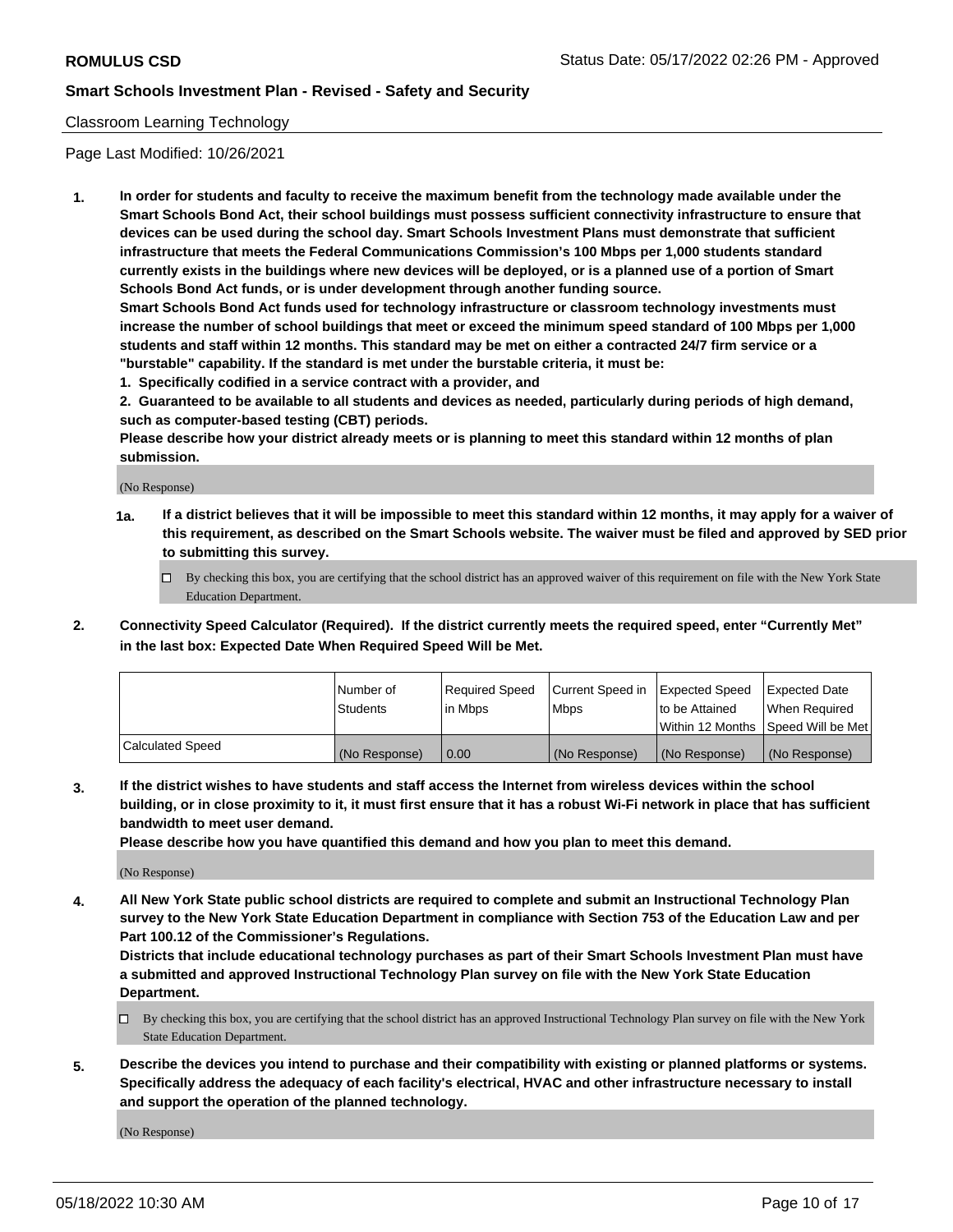#### Classroom Learning Technology

Page Last Modified: 10/26/2021

- **6. Describe how the proposed technology purchases will:**
	- **> enhance differentiated instruction;**
	- **> expand student learning inside and outside the classroom;**
	- **> benefit students with disabilities and English language learners; and**
	- **> contribute to the reduction of other learning gaps that have been identified within the district.**

**The expectation is that districts will place a priority on addressing the needs of students who struggle to succeed in a rigorous curriculum. Responses in this section should specifically address this concern and align with the district's Instructional Technology Plan (in particular Question 2 of E. Curriculum and Instruction: "Does the district's instructional technology plan address the needs of students with disabilities to ensure equitable access to instruction, materials and assessments?" and Question 3 of the same section: "Does the district's instructional technology plan address the provision of assistive technology specifically for students with disabilities to ensure access to and participation in the general curriculum?")**

**In addition, describe how the district ensures equitable access to instruction, materials and assessments and participation in the general curriculum for both SWD and English Language Learners/Multilingual Learners (ELL/MLL) students.**

**Please note: If this plan has been identified as a Remote Learning Plan to be submitted and reviewed on an expedited basis, the district should explain how this plan will facilitate remote and hybrid learning, in lieu of responding to the question above.**

(No Response)

**7. Where appropriate, describe how the proposed technology purchases will enhance ongoing communication with parents and other stakeholders and help the district facilitate technology-based regional partnerships, including distance learning and other efforts.**

(No Response)

**8. Describe the district's plan to provide professional development to ensure that administrators, teachers and staff can employ the technology purchased to enhance instruction successfully.**

**Note: This response should be aligned and expanded upon in accordance with your district's response to Question 1 of F. Professional Development of your Instructional Technology Plan: "Please provide a summary of professional development offered to teachers and staff, for the time period covered by this plan, to support technology to enhance teaching and learning. Please include topics, audience and method of delivery within your summary."**

**Please note: If this plan has been identified as a Remote Learning Plan to be submitted and reviewed on an expedited basis, the district should provide a statement confirming that the district has provided or will provide professional development on these devices to its staff, in lieu of responding to the question above.**

(No Response)

**9. Districts must contact one of the SUNY/CUNY teacher preparation programs listed on the document on the left side of the page that supplies the largest number of the district's new teachers to request advice on innovative uses and best practices at the intersection of pedagogy and educational technology.**

- By checking this box, you certify that you have contacted the SUNY/CUNY teacher preparation program that supplies the largest number of your new teachers to request advice on these issues.
- **9a. Please enter the name of the SUNY or CUNY Institution that you contacted.**

(No Response)

**9b. Enter the primary Institution phone number.**

(No Response)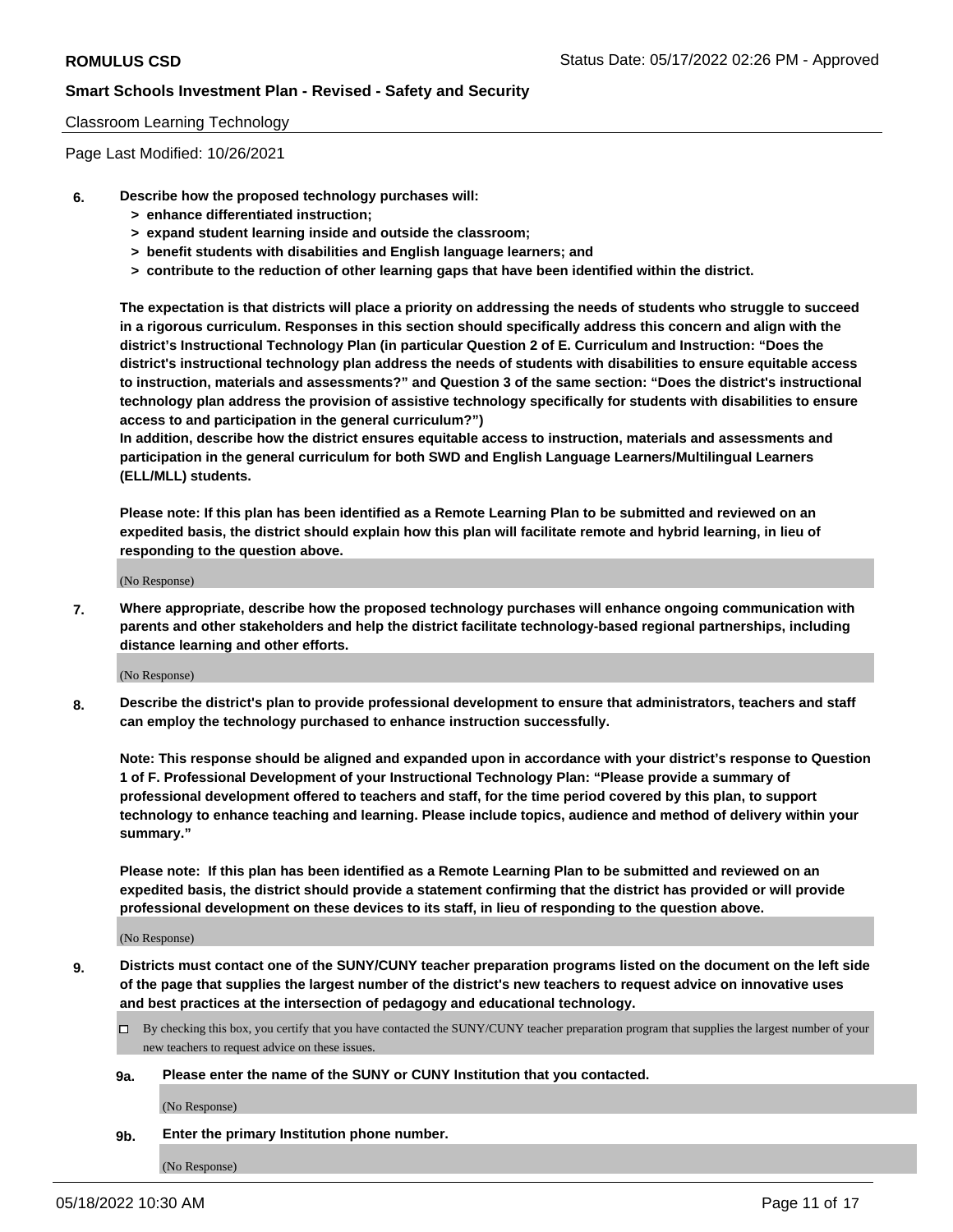#### Classroom Learning Technology

Page Last Modified: 10/26/2021

**9c. Enter the name of the contact person with whom you consulted and/or will be collaborating with on innovative uses of technology and best practices.**

(No Response)

**10. To ensure the sustainability of technology purchases made with Smart Schools funds, districts must demonstrate a long-term plan to maintain and replace technology purchases supported by Smart Schools Bond Act funds. This sustainability plan shall demonstrate a district's capacity to support recurring costs of use that are ineligible for Smart Schools Bond Act funding such as device maintenance, technical support, Internet and wireless fees, maintenance of hotspots, staff professional development, building maintenance and the replacement of incidental items. Further, such a sustainability plan shall include a long-term plan for the replacement of purchased devices and equipment at the end of their useful life with other funding sources.**

 $\square$  By checking this box, you certify that the district has a sustainability plan as described above.

**11. Districts must ensure that devices purchased with Smart Schools Bond funds will be distributed, prepared for use, maintained and supported appropriately. Districts must maintain detailed device inventories in accordance with generally accepted accounting principles.**

By checking this box, you certify that the district has a distribution and inventory management plan and system in place.

**12. Please detail the type, quantity, per unit cost and total cost of the eligible items under each sub-category.**

| Select the allowable expenditure | I Item to be Purchased | Quantity      | Cost per Item | Total Cost |
|----------------------------------|------------------------|---------------|---------------|------------|
| type.                            |                        |               |               |            |
| Repeat to add another item under |                        |               |               |            |
| each type.                       |                        |               |               |            |
| (No Response)                    | (No Response)          | (No Response) | (No Response) | 0.00       |
|                                  |                        | u             | 0.00          |            |

#### **13. Final 2014-15 BEDS Enrollment to calculate Nonpublic Sharing Requirement (no changes allowed.)**

|            | l Public Enrollment | Nonpublic Enrollment  | <b>Total Enrollment</b> | Nonpublic<br>l Percentage |
|------------|---------------------|-----------------------|-------------------------|---------------------------|
| Enrollment | 379                 | $\mathbf{4}^{\prime}$ | 420.00                  | 9.76                      |

#### **14. If you are submitting an allocation for Classroom Learning Technology complete this table.**

|                          | Public School Sub-Allocation | <b>Estimated Nonpublic Loan</b><br>Amount | <b>Estimated Total Public and</b><br>Nonpublic Sub-Allocation |
|--------------------------|------------------------------|-------------------------------------------|---------------------------------------------------------------|
|                          |                              | (Based on Percentage Above)               |                                                               |
| Interactive Whiteboards  | (No Response)                | 0.00                                      | 0.00                                                          |
| <b>Computer Servers</b>  | (No Response)                | 0.00                                      | 0.00                                                          |
| <b>Desktop Computers</b> | (No Response)                | 0.00                                      | 0.00                                                          |
| <b>Laptop Computers</b>  | (No Response)                | 0.00                                      | 0.00                                                          |
| <b>Tablet Computers</b>  | (No Response)                | 0.00                                      | 0.00                                                          |
| <b>Other Costs</b>       | (No Response)                | 0.00                                      | 0.00                                                          |
| Totals:                  | 0.00                         | 0                                         | 0                                                             |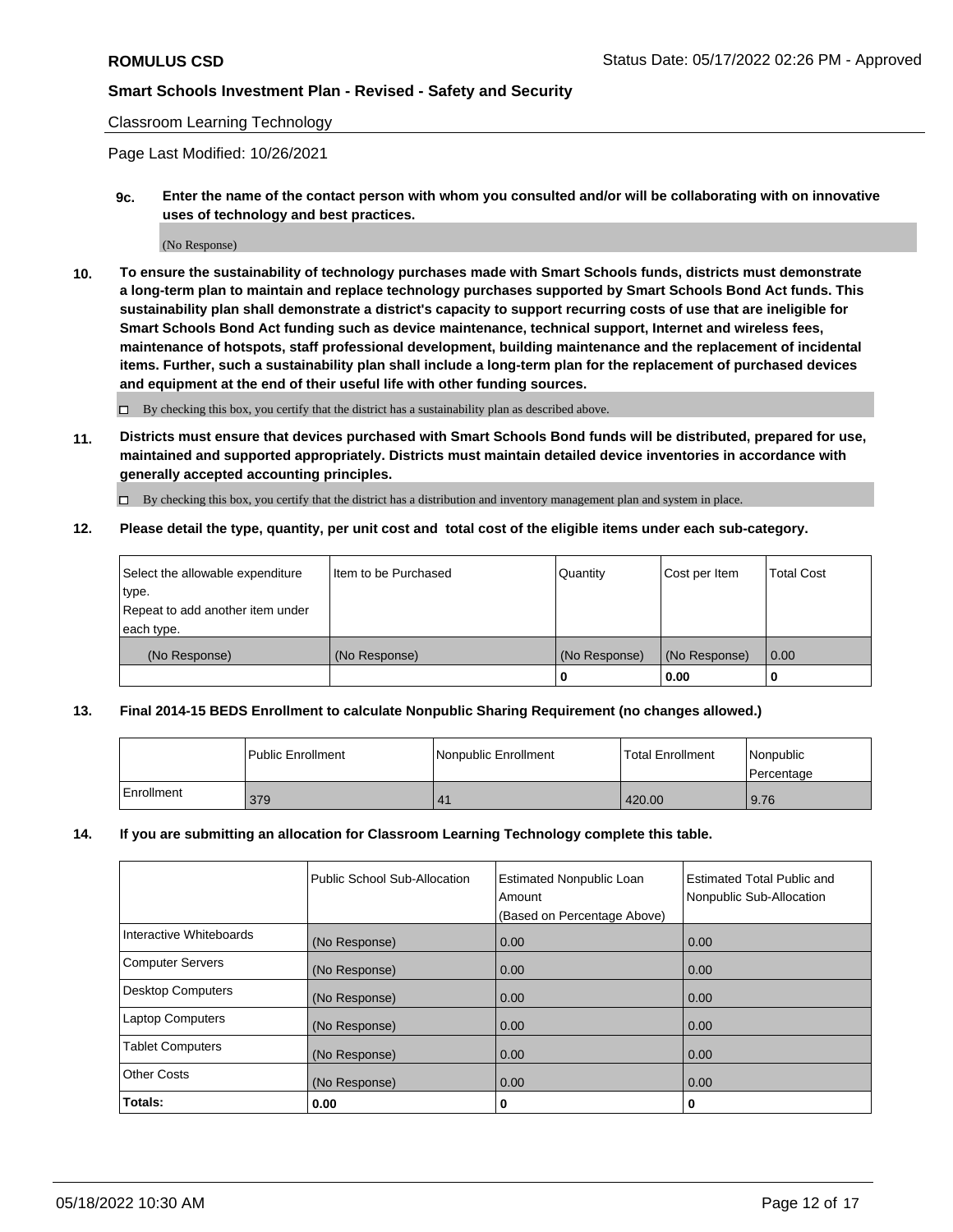#### Pre-Kindergarten Classrooms

Page Last Modified: 10/26/2021

**1. Provide information regarding how and where the district is currently serving pre-kindergarten students and justify the need for additional space with enrollment projections over 3 years.**

(No Response)

- **2. Describe the district's plan to construct, enhance or modernize education facilities to accommodate prekindergarten programs. Such plans must include:**
	- **Specific descriptions of what the district intends to do to each space;**
	- **An affirmation that new pre-kindergarten classrooms will contain a minimum of 900 square feet per classroom;**
	- **The number of classrooms involved;**
	- **The approximate construction costs per classroom; and**
	- **Confirmation that the space is district-owned or has a long-term lease that exceeds the probable useful life of the improvements.**

(No Response)

**3. Smart Schools Bond Act funds may only be used for capital construction costs. Describe the type and amount of additional funds that will be required to support ineligible ongoing costs (e.g. instruction, supplies) associated with any additional pre-kindergarten classrooms that the district plans to add.**

(No Response)

**4. All plans and specifications for the erection, repair, enlargement or remodeling of school buildings in any public school district in the State must be reviewed and approved by the Commissioner. Districts that plan capital projects using their Smart Schools Bond Act funds will undergo a Preliminary Review Process by the Office of Facilities Planning.**

**Please indicate on a separate row each project number given to you by the Office of Facilities Planning.**

| Project Number |  |
|----------------|--|
| (No Response)  |  |

**5. Please detail the type, quantity, per unit cost and total cost of the eligible items under each sub-category.**

| Select the allowable expenditure | Item to be purchased | Quantity      | Cost per Item | <b>Total Cost</b> |
|----------------------------------|----------------------|---------------|---------------|-------------------|
| type.                            |                      |               |               |                   |
| Repeat to add another item under |                      |               |               |                   |
| each type.                       |                      |               |               |                   |
| (No Response)                    | (No Response)        | (No Response) | (No Response) | 0.00              |
|                                  |                      | 0             | 0.00          |                   |

**6. If you have made an allocation for Pre-Kindergarten Classrooms, complete this table.**

**Note that the calculated Total at the bottom of the table must equal the Total allocation for this category that you entered in the SSIP Overview overall budget.**

|                                          | Sub-Allocation |
|------------------------------------------|----------------|
| Construct Pre-K Classrooms               | (No Response)  |
| Enhance/Modernize Educational Facilities | (No Response)  |
| <b>Other Costs</b>                       | (No Response)  |
| Totals:                                  | 0.00           |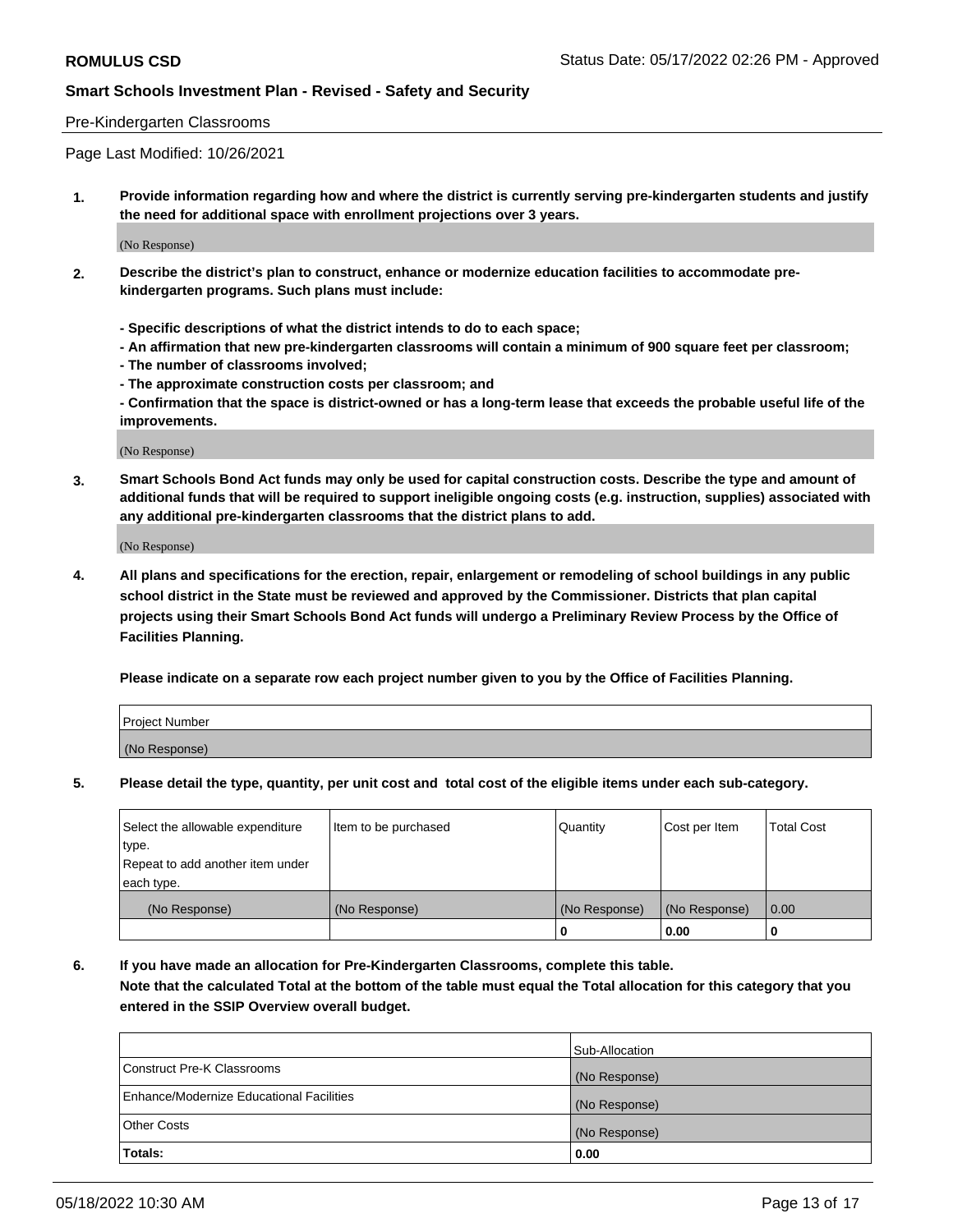Replace Transportable Classrooms

Page Last Modified: 10/26/2021

**1. Describe the district's plan to construct, enhance or modernize education facilities to provide high-quality instructional space by replacing transportable classrooms.**

(No Response)

**2. All plans and specifications for the erection, repair, enlargement or remodeling of school buildings in any public school district in the State must be reviewed and approved by the Commissioner. Districts that plan capital projects using their Smart Schools Bond Act funds will undergo a Preliminary Review Process by the Office of Facilities Planning.**

**Please indicate on a separate row each project number given to you by the Office of Facilities Planning.**

| <b>Project Number</b> |  |
|-----------------------|--|
| (No Response)         |  |

**3. For large projects that seek to blend Smart Schools Bond Act dollars with other funds, please note that Smart Schools Bond Act funds can be allocated on a pro rata basis depending on the number of new classrooms built that directly replace transportable classroom units.**

**If a district seeks to blend Smart Schools Bond Act dollars with other funds describe below what other funds are being used and what portion of the money will be Smart Schools Bond Act funds.**

(No Response)

**4. Please detail the type, quantity, per unit cost and total cost of the eligible items under each sub-category.**

| Select the allowable expenditure | Item to be purchased | Quantity      | Cost per Item | <b>Total Cost</b> |
|----------------------------------|----------------------|---------------|---------------|-------------------|
| type.                            |                      |               |               |                   |
| Repeat to add another item under |                      |               |               |                   |
| each type.                       |                      |               |               |                   |
| (No Response)                    | (No Response)        | (No Response) | (No Response) | 0.00              |
|                                  |                      | U             | 0.00          |                   |

**5. If you have made an allocation for Replace Transportable Classrooms, complete this table.**

**Note that the calculated Total at the bottom of the table must equal the Total allocation for this category that you entered in the SSIP Overview overall budget.**

|                                                | Sub-Allocation |
|------------------------------------------------|----------------|
| Construct New Instructional Space              | (No Response)  |
| Enhance/Modernize Existing Instructional Space | (No Response)  |
| <b>Other Costs</b>                             | (No Response)  |
| Totals:                                        | 0.00           |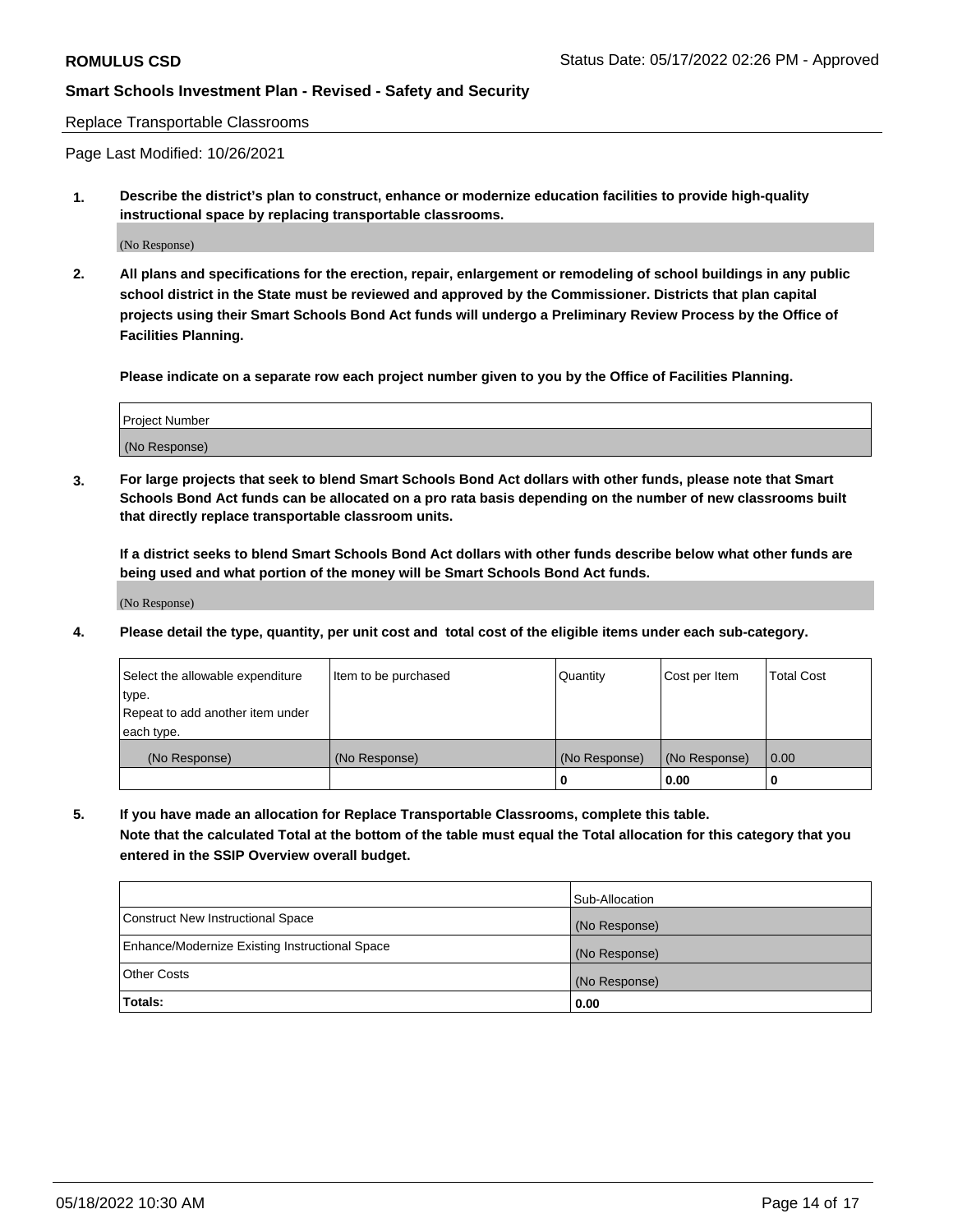### High-Tech Security Features

Page Last Modified: 01/25/2022

**1. Describe how you intend to use Smart Schools Bond Act funds to install high-tech security features in school buildings and on school campuses.**

One of the challenges of a rural school district is security on a campus including sprawling campuses. Romulus Central proposes to construct towers (poles) in the parking lots that are remote from the school buildings. These towers will support video cameras attached to the district security system. These cameras will cover a remote portion of the campus that is not currently supervised. After hours and weekends these locations are vulnerable. Potential recordings of events could prove valuable.

**2. All plans and specifications for the erection, repair, enlargement or remodeling of school buildings in any public school district in the State must be reviewed and approved by the Commissioner. Smart Schools plans with any expenditures in the High-Tech Security category require a project number from the Office of Facilities Planning. Districts must submit an SSBA LOI and receive project numbers prior to submitting the SSIP. As indicated on the LOI, some projects may be eligible for a streamlined review and will not require a building permit. Please indicate on a separate row each project number given to you by the Office of Facilities Planning.**

| <b>Project Number</b> |  |
|-----------------------|--|
| 56-06-03-04-0-002-022 |  |

#### **3. Was your project deemed eligible for streamlined Review?**

- Yes  $\boxtimes$  No
- **4. Include the name and license number of the architect or engineer of record.**

| Name         | License Number |
|--------------|----------------|
| Joe Kosiorek | 319931         |

#### **5. Please detail the type, quantity, per unit cost and total cost of the eligible items under each sub-category.**

| Select the allowable expenditure<br>type.<br>Repeat to add another item under<br>each type. | Item to be purchased                                                                                      | Quantity | Cost per Item | <b>Total Cost</b> |
|---------------------------------------------------------------------------------------------|-----------------------------------------------------------------------------------------------------------|----------|---------------|-------------------|
| <b>Electronic Security System</b>                                                           | Avigilon: 4x 8MP, WDR, LightCatcher,<br>4mm, Camera Only                                                  | 3        | 2,166.00      | 6,498.00          |
| <b>Electronic Security System</b>                                                           | Avigilon: ACC 7 Enterprise Camera<br>License                                                              | 3        | 262.00        | 786.00            |
| <b>Electronic Security System</b>                                                           | Avigilon: Pole Mount Bracket                                                                              | 3        | 81.00         | 243.00            |
| <b>Electronic Security System</b>                                                           | Avigilon: Optional IR Illuminator Ring,<br>up to 30m (100ft), for use w/H4AMH-<br>DO-COVR1                | 3        | 298.00        | 894.00            |
| <b>Electronic Security System</b>                                                           | Avigilon: Pendant Mount Adapter, must 3<br>order (1) IRPTZ-MNT-WALL1 or -<br>NPTA1 and (1) H4AMH-DO-COVR1 |          | 144.00        | 432.00            |
| <b>Electronic Security System</b>                                                           | Avigilon: Clear Dome Bubble and<br>Cover for Surface or Pendant Mount                                     | 3        | 144.00        | 432.00            |
| <b>Electronic Security System</b>                                                           | Avigilon: Pendant Wall Arm Adapter for   3                                                                |          | 86.00         | 258.00            |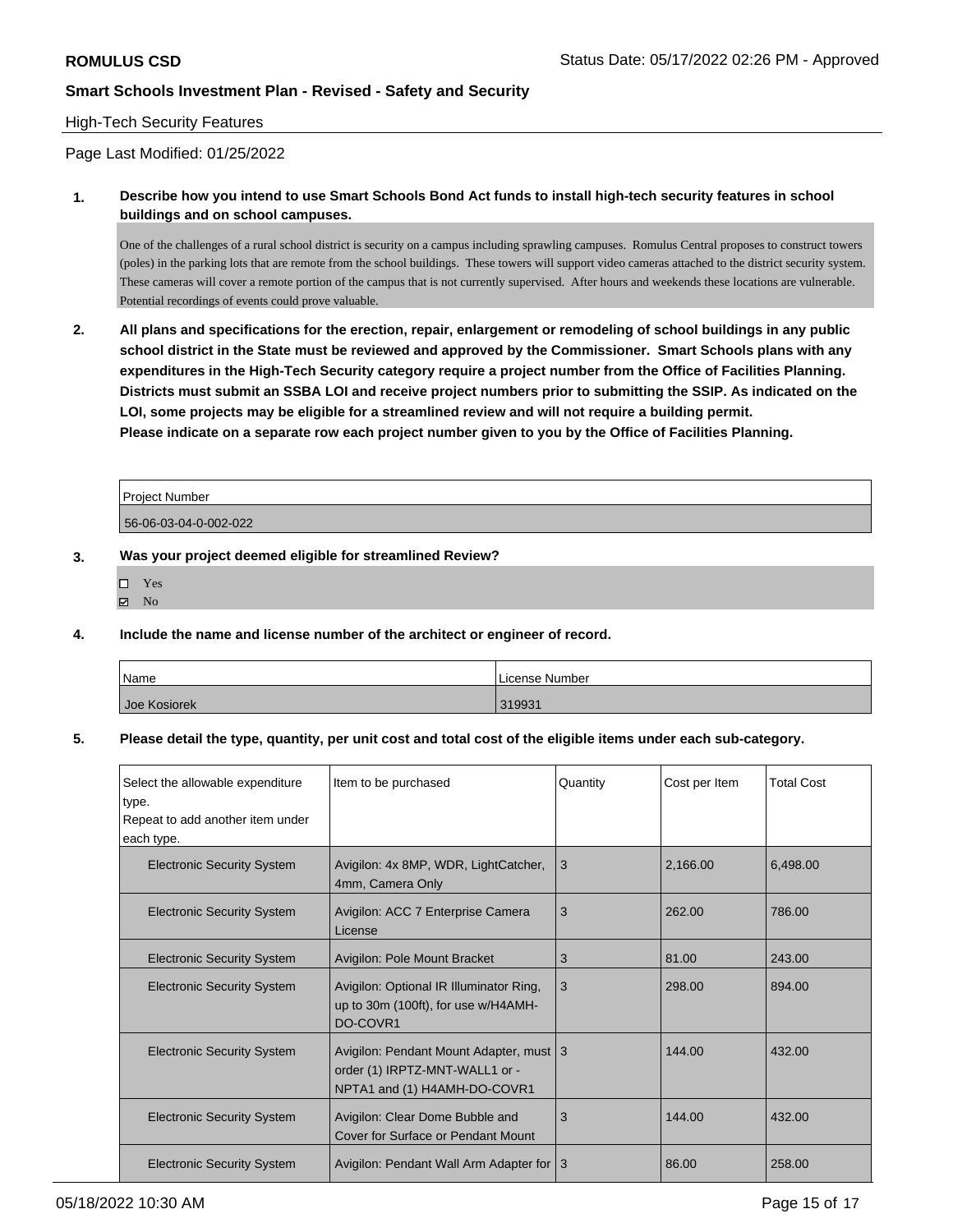### High-Tech Security Features

### Page Last Modified: 01/25/2022

| Select the allowable expenditure<br>type.<br>Repeat to add another item under<br>each type. | Item to be purchased                                                                                              | Quantity       | Cost per Item           | <b>Total Cost</b>    |
|---------------------------------------------------------------------------------------------|-------------------------------------------------------------------------------------------------------------------|----------------|-------------------------|----------------------|
|                                                                                             | use w/H4AMH-AD-PEND1 or H4<br><b>IRPTZ</b>                                                                        |                |                         |                      |
| <b>Electronic Security System</b>                                                           | Avigilon: Single Port PoE Injector<br>Gigabit, 60W, for H4IR PTZ, Indoor<br>Install, Temp Range 14-113 deg F      | 3              | 135.00                  | 405.00               |
| <b>Electronic Security System</b>                                                           | <b>Corning: Closet Connector Housing</b><br>(CCH) Panel, LC Adapters, Duplex,<br>UPC, 12 fiber, Single-mode (OS2) | $\overline{4}$ | 101.00                  | 404.00               |
| <b>Electronic Security System</b>                                                           | Corning: SINGLE PANEL HOUSING,<br>WALL MNT, (6.3 x 5.5 x 2.0 in)                                                  | 7              | 64.00                   | 448.00               |
| <b>Electronic Security System</b>                                                           | Ditek Corp.: PoE Surge Protection,<br>RJ45, 48 V Protection, 72 V Clamp                                           | 6              | 59.00                   | 354.00               |
| <b>Electronic Security System</b>                                                           | HPE: HPE X120 1G SFP LC LX<br>Transceiver                                                                         | 3              | 614.00                  | 1,842.00             |
| <b>Electronic Security System</b>                                                           | Schneider Electric: 20x20x10                                                                                      | 1              | 183.00                  | 183.00               |
| <b>Electronic Security System</b>                                                           | Avigilon: ACC Enterprise Smart Plan, 1<br>year                                                                    | 3              | 27.00                   | 81.00                |
| <b>Electronic Security System</b>                                                           | FIS: 1m Duplex 1.6mm SM SMF-28<br>Ultra Fiber LC/UPC To LC/UPC,<br>Yellow/White                                   | 6              | 23.00                   | 138.00               |
| <b>Electronic Security System</b>                                                           | L-com: Enclosure Universal Pole<br>Mounting Kit for Pole Diameters of 3 to<br>4 in.                               | $\mathbf{1}$   | 69.00                   | 69.00                |
| <b>Electronic Security System</b>                                                           | L-com: Enclosure Universal Pole<br>Mounting Kit for Pole Diameters of 4 to<br>7 in.                               | 3              | 82.00                   | 246.00               |
| <b>Electronic Security System</b>                                                           | L-com: 18x16x8 in. 120 Vac<br>Weathproof Enclosure with Heater and<br>Cooling Fan, NEMA 3R                        | 3              | 543.00                  | 1,629.00             |
| <b>Electronic Security System</b>                                                           | Installation                                                                                                      | 1              | 207,257.00              | 207,257.00           |
| <b>Other Costs</b>                                                                          | <b>Professional Services for</b><br>Engineering/Programming/Proj<br>Management/Checkout                           | 1              | 8,458.00                | 8,458.00             |
| <b>Electronic Security System</b>                                                           | <b>Project Contingencies</b>                                                                                      | 1              | 10,000.00               | 10,000.00            |
| <b>Other Costs</b>                                                                          | <b>Architect Fees</b>                                                                                             | 1<br>65        | 20,000.00<br>250,796.00 | 20,000.00<br>261,057 |

**6. If you have made an allocation for High-Tech Security Features, complete this table. Enter each Sub-category Public Allocation based on the the expenditures listed in Table #5.**